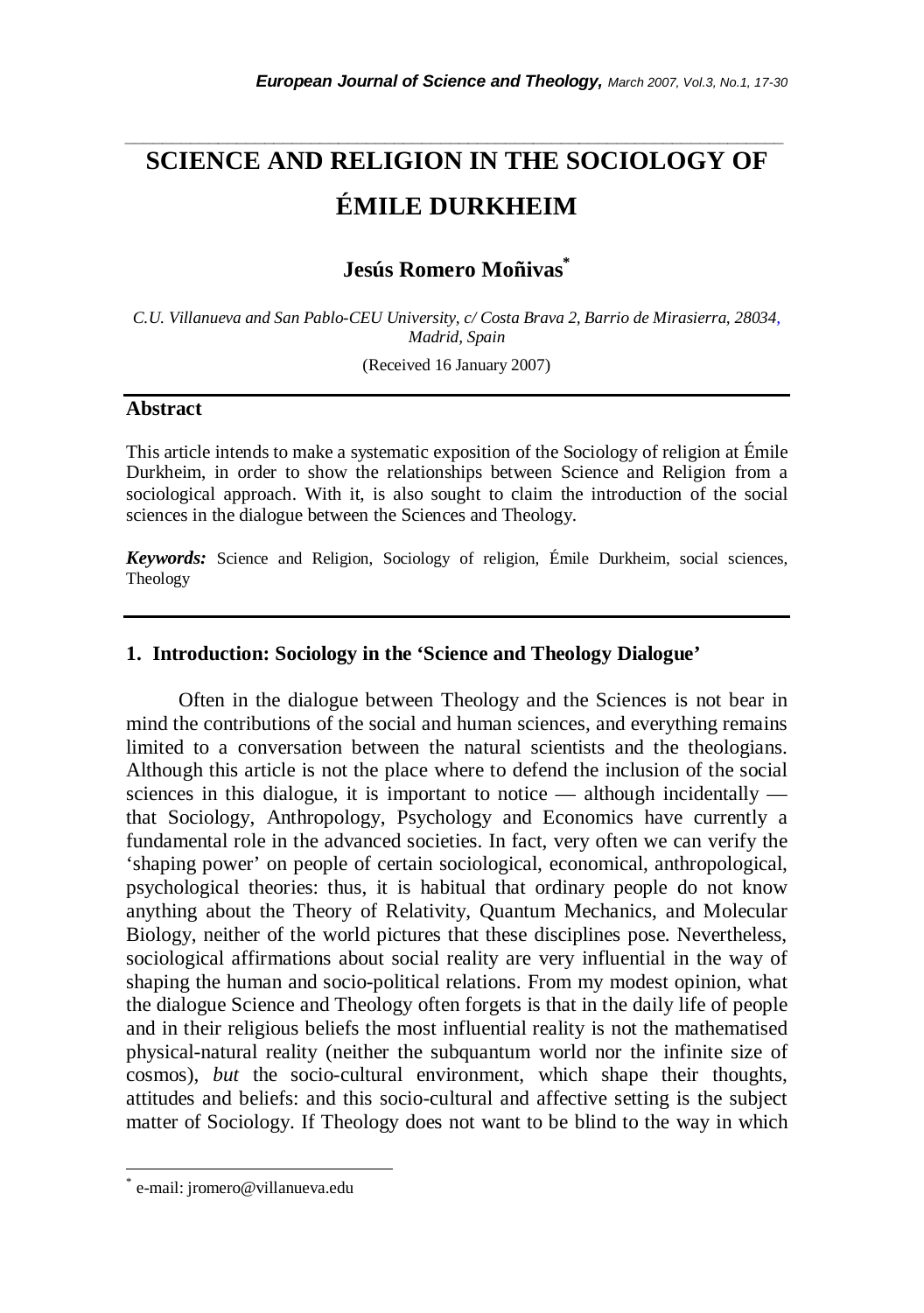the social reality influences the theological formulation and the social perception of religion, it will must to include the social sciences in the club of its speakers.

For that I wanted to write on a sociologist. Nevertheless, this paper does not deal with a peripheral issue about the influence of any concrete sociological theory on the configuration of social reality. On the contrary, I concern myself with a basic matter about the problem of the relations between Science and Religion, that a sociologist of  $\hat{X}I X^{th}$  century (in the core, therefore, of dispute about the relations between Science and Religion) approached it from a sociological perspective. Émile Durkheim (1858-1917) is one of the classic sociologists who belong to the so-called 'Golden Age' of Sociology and he is also one of the first who made a systematic development of our discipline. Although he had training in Philosophy, he soon found philosophy of his period as decadent and purely rhetorical. For this situation he would whish to imitate the investigation's methods of the successful physical-natural science of his age and it extend them toward studying society: thus, he was devoted to creation, systematisation and diffusion of Sociology with a very particular epistemological perspective (cf. *infra*). His characteristic methodological style — original, complex, depth and comparative — and the diversity of topics which he treated, are reasons why Durkheim become one of the more important classic sociologists and author of reference. Of course, in order to recognize his fundamental role in Sociology it does not need to be approved all epistemological and theoretical assumptions of the French sociologist. His peculiar affective and professional relations, his personal circumstances, his support to Republic and to French laicism, and his inexhaustible work of research make difficult to summarize the complex theoretical contributions to study of education, socialism, morality, family, religion, epistemology, etc. For that — and for wider studies —, we send the reader to classic works, fundamentally to Steven Lukes' book, who tries to include and to relate the personal and the intellectual in the broader context of all Durkheim's concerns [1].

My article is much more modest. It tries to briefly analyse the Durkheim's ideas about the relations between Science and Religion. For him this debate is solved from his sociological approach of religion. That is why, before dealing specifically with problem of 'science-religion relation' in the fourth part, it is useful to sum up his sociology of religion, because it is within this broader theoretical-sociological framework where the issue of this paper receives all its meaning. In its turn, his sociology of religion cannot be understood but it is from his sociological epistemology. In fact, in Durkheimian analyses of religion there are all the methodological keys, which he formulated as fundamental ones for considering Sociology as a true science. In this way, the first part is an attempt of summing up the essentials of epistemology of the French sociologist. This means that you must read this article from the first line to the end, because the problem of the relations between Science and Religion is a particular case of his Sociology of Religion, and this one in its turn is a particular case of the general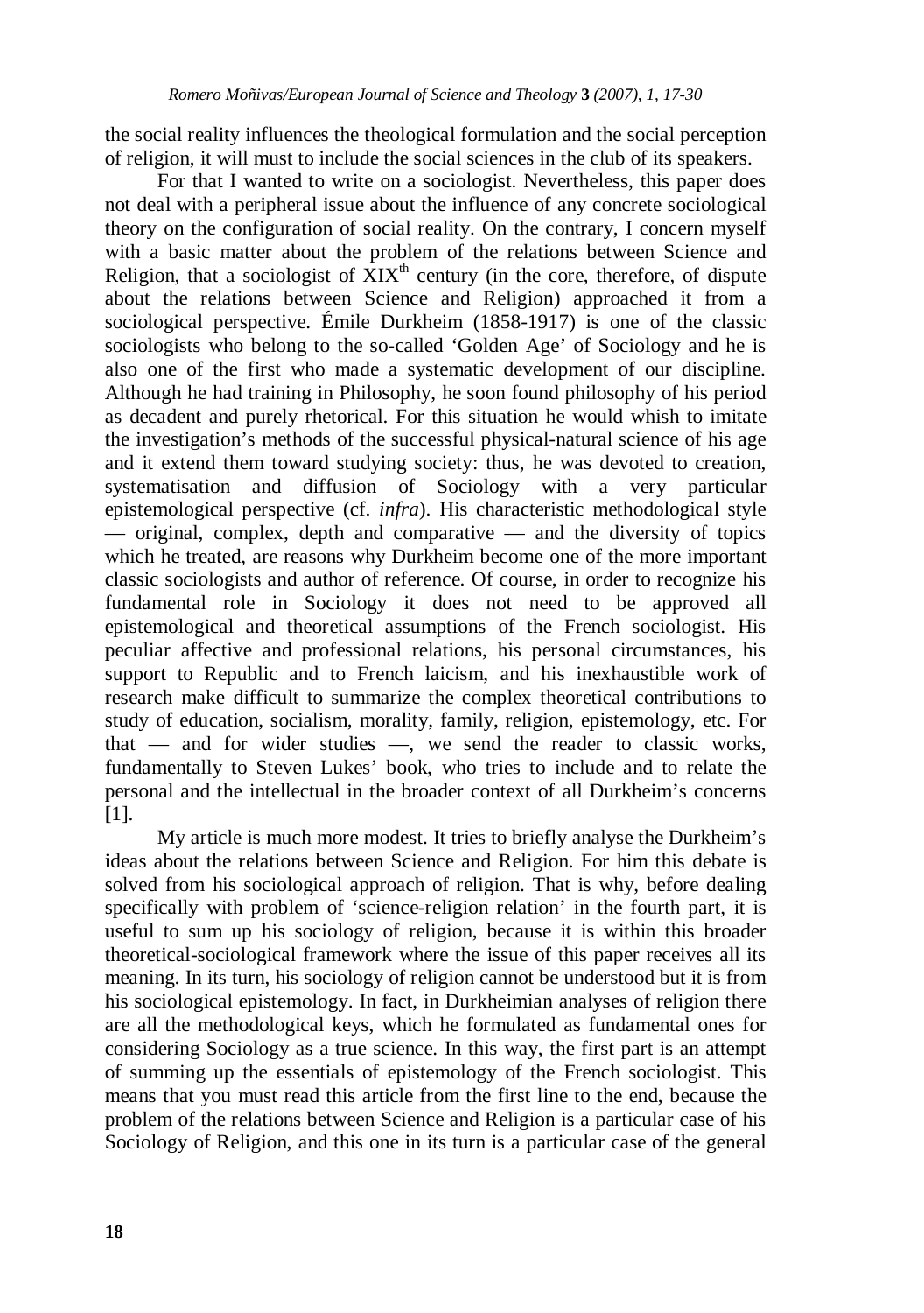sociological epistemology. Only if it is born in mind this reading order it will be possible to understand the thought of Durkheim.

### **2. The Durkheimian epistemology: a brief overview**

A characteristic feature of Durkheim's sociology is its stable anchoring in a very concrete and definite epistemology. In fact, the intellectual career of the French sociologist was marked by the continuous effort for building a sociological science with a solid epistemological foundation (indeed, the epistemological concerns are in the core of his research tasks). In the sociology of Durkheim we can recognize two general premises: firstly, sociology must be a science with a similar methodology to the physical-natural sciences based on positivism. Secondly, this positivist science of society is opposed to Philosophy and to Psychology. Let us see what sense these two premises or theoretical assumptions have in the Durkheim's thought.

# *2.1. Sociology as positivistic science of the social facts considered as things*

Durkheim takes as a model of 'science' the positivism newly formulated by other of the fathers-founders of Sociology, Auguste Comte. It is necessary to bear in mind that Comte had a great influence on Durkheim's sociology. One should not forget also that the Comte's thought defended a became-positive progressive of all the sciences whose last stage would be sociology (to what firstly he gave the name of social physics), as the most complex positive science, because it integrated in its study object (the man like social being or the Humanity) all the contributions of the previous sciences.

Following the formulator of the positivism, Durkheim thinks science always deals with 'things', but not with 'ideas' o 'concepts'. Therefore, his starting point is always the sensation, the sensitive information, the exterior of the things: "since it is for the sensation for which is given us the exterior of the things, it therefore can be said in short: science, in order to be objective, it should start, not from concepts that have been formed without her, but from sensation. It is of the sensitive data of those that it should take the elements of its initial definitions directly" [2]. Indeed this positivism (which in Durkheim is the sum of empiricism and realism and I understand 'empiricism' and 'realism' in their more genuine meaning, and not in the meaning that Hume would give it) is what lead up to the formulation of one of his most well-known and polemic epistemological 'rules' (*règles*): the social facts (*social faits*) must be considered as 'things'. If the French sociologist uses the term 'thing', he do so in its sense more purely realistic: "it is a "thing", indeed, all what is given, all what offers or, rather, it is imposed to the observation. To treat the phenomena like things, it is to treat them in quality of data that constitute the starting point of science" [2, p. 27]. Therefore, in Durkheim the term 'thing' does not have a 'material' meaning as often it was said. Actually, the use of word 'thing' has as a main claim to be opposed to 'idea'. This is so not because sociology must deal with 'material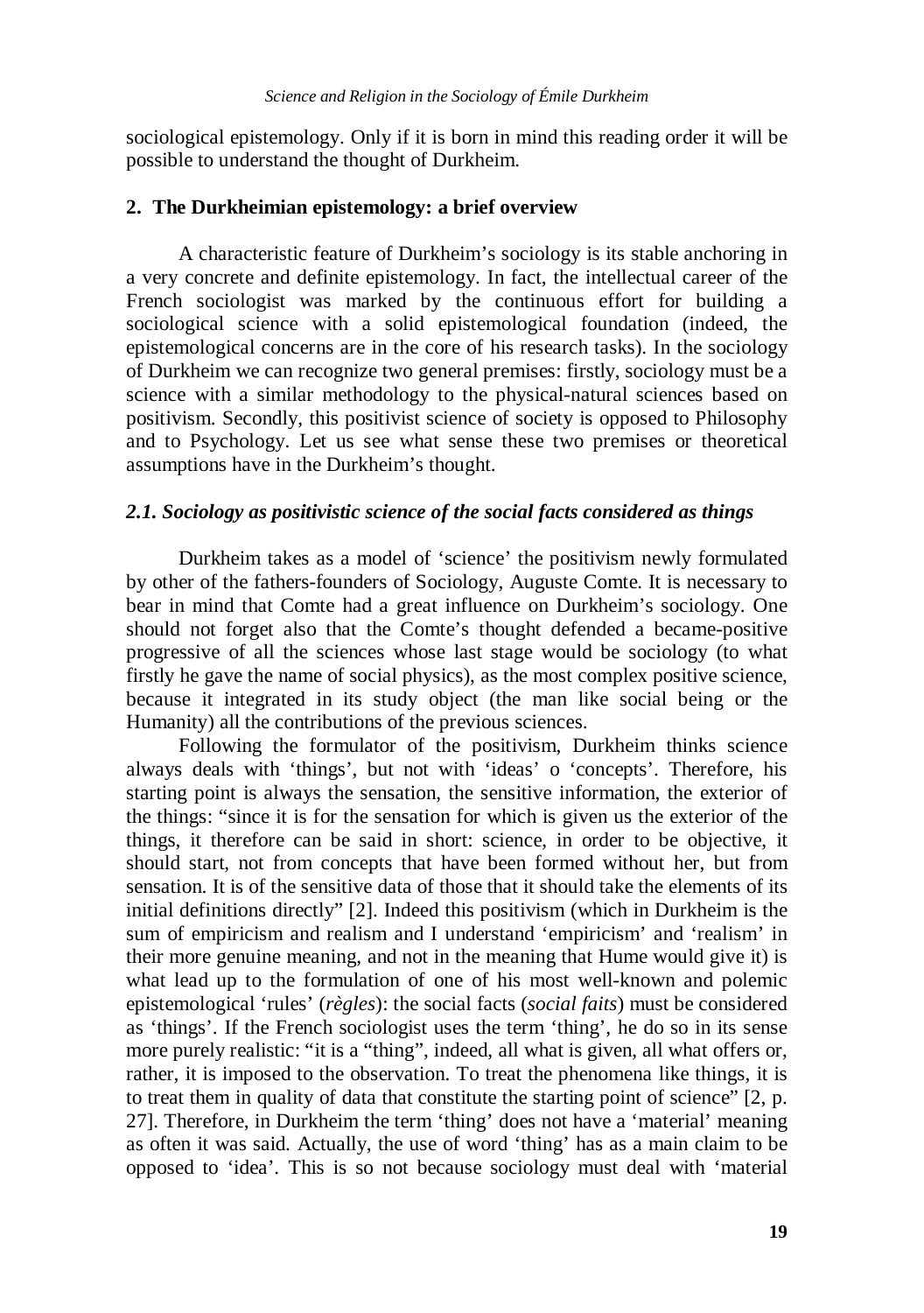things' [3], but because sociology must remove the 'preconceived ideas' and, therefore, it have to move away from a *sociological idealism*, which would be limited to an analysis of *a priori* ideas that are taken as starting point of research and according to which needs be adjusted the reality. Despite the semantic ambiguity of the term 'thing' [4], Durkheim claims with his use two goals. (A) Firstly, to make clear the objective and truly scientific character of Sociology, following the positivist paradigm of the physical-natural sciences. Sociology — just as Physics or Astronomy — takes as subject-matter of its researches a set of clearly limited facts that can be, so to speak, 'indicated by the finger' (*montrés du doigt*), and therefore Sociology does not deal with illusions or speculative frenzies. (B) But, *secondly*, what more deeply makes clear the term 'thing' it is the fact that the sociologist finds a reality — social and historically built — which has crystallized and that, therefore, it is imposed on us. Certainly social reality is constructed, but it becomes reified and it ends up compelling or constraining us. This is the real meaning of 'thing': a social fact that, although it is created by human, it comes to us given as such and the sociologist only has to observe it, to describe it and to explain it. Anthony Giddens explains it with very sharpness: "To regard social facts as things is to perform the act of detachment necessary to recognize that society has an objective existence, independent of any particular one of us; hence it can be studied by methods of objective observation. The most important feature of a 'thing' is that it is not plastic to the will: a chair moves if pushed, but its resistance demonstrates that it exists externally to whoever is doing the pushing. The same is true of social facts, even if these are not visible in the way that a physical object like a chair is". [5] From a methodological viewpoint the important thing is that — according to Durkheim — Sociology, just as other sciences, is based on the 'observation'. Thus the social facts, considered as 'things', possess a double quality perceptible through the scientific observation: they are external to the individual and they have a coercive character over him. This is what constitutes the classic Durkheimian definition of a social fact: "[a social fact] consist of manners of acting, of thinking and of feeling external to the individual, which are invested with a coercive power by virtue of which they exercise control over him" [2, p. 5]. This issue is the theme of the next paragraph.

# *2.2. Sociology as Science opposed to Philosophy and to Psychology: the Sociologism*

En 1879 Durkheim enrolled in the *École Normale Supérieure* of Paris, where he met Fustel de Coulanges. During his stay in the École, he was nicknamed 'The Metaphysician' for his extraordinary interest in philosophical questions. In fact, this nickname will chase him all his life, due to some of his sociological thesis, as the sociologism that we will see later. In 1882 he graduated in Philosophy and, in spite of his later critiques to Philosophy, the fact is that all his life was kept within a characteristic attitude and philosophical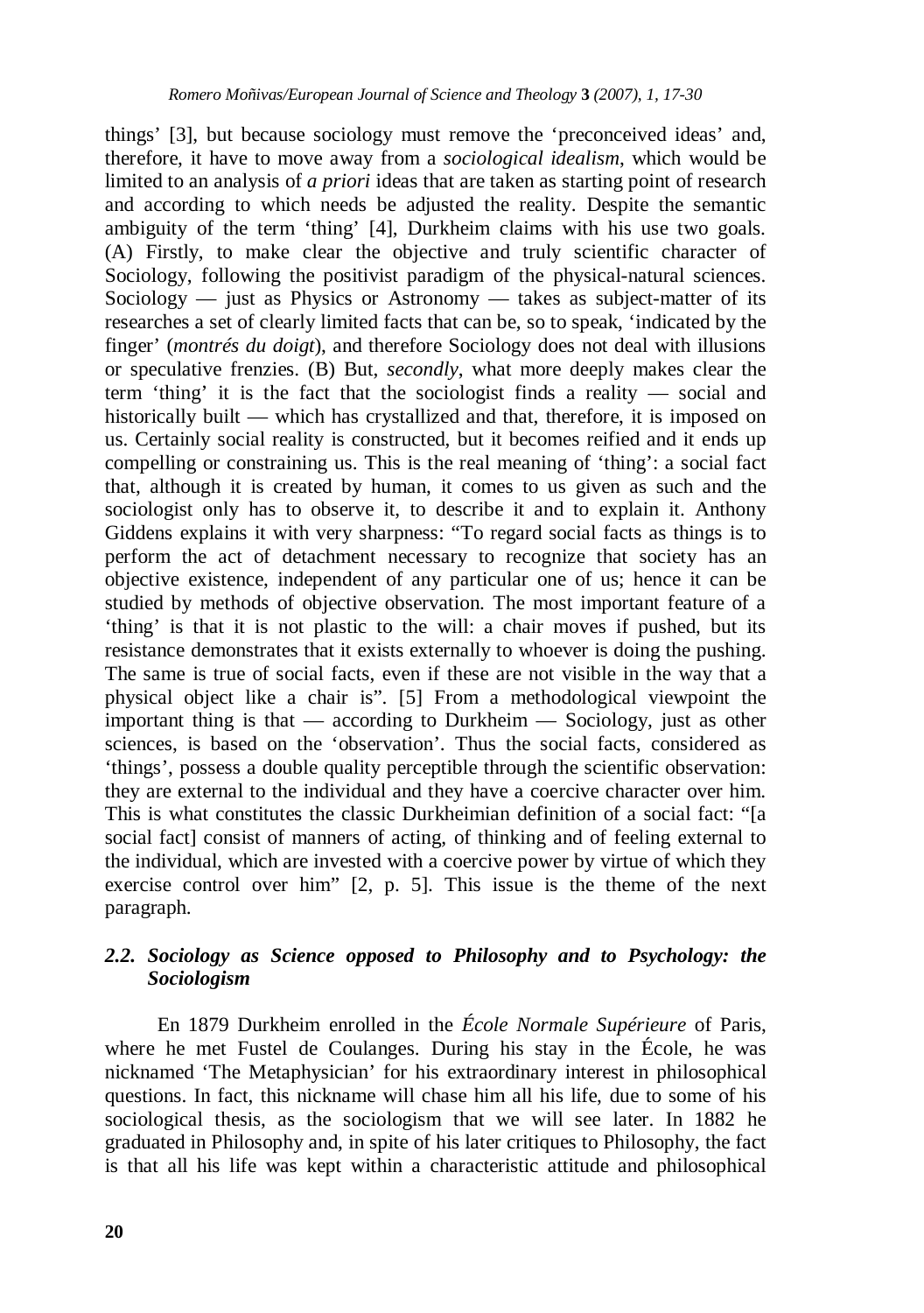depth. At any rate, from his earlier writings [6, 7], he was making clear his critical opinions about the excessively speculative character of philosophy and began to be guessed his strong positivist inclinations. Durkheim aimed to safeguard philosophy in the secondary education, but for that he demanded philosophy that it stop being an abstract literature (*littérature abstraite*), a mere rhetoric based on an artistic talent "that consists of combining the ideas as the artist combines the images and the forms, for seducing the pleasure and not satisfying the reason, for waking up aesthetic impressions and not expressing things" [2, p. 129]. Philosophy should become more scientific, moving away from metaphysical deductions. The rejection of metaphysics is, in fact, one of basic guiding ideas of Durkheimian epistemology and it will be made clear in the study of religion, with an equally emphatic rejection of the supernatural, as we will see below. Finally, his opposition to philosophy takes as an aim to make of sociology something more than a vague social philosophy, trying to give a positivist consistency to the study of the social facts.

On the contrary, his conception of sociology as opposite to psychology to have nothing to do with the methodology, but with the subject-matter of each of these two disciplines. Precisely, here one finds the theoretical hinge of epistemology of Durkheim: his *sociologism*. As I said above, the social facts are things characterizing for being external and coercive. This double idea has its 'raison d'être', precisely, in that the social facts are not produced by the individual, but for society conceived as a 'collective conscience'. The key for understanding the sociology of Durkheim and his conception of religion, here resides precisely: in the idea of society as a *sui generis* reality, the producer of the social phenomena — especially those that are related to morality — and thus, therefore, society is more than the mere juxtaposition of individual consciences. Precisely, because a society like this conceived exists, it is possible and necessary to have a sociology as anything different from a mere psychology of the individual consciences. Nevertheless, his sociological 'realism' seems more to arise from his moral assumptions than from the epistemological ones. This Durkheimian 'realism' as opposed to a 'nominalism' more weberian, it has been one of the French sociologist's more problematic theses. It found so much numerous critics in both their stage of Bordeaux (1887-1902) and that of Paris (1902-1917). In fact, all the critics came from — in a way or another — of those of Tarde, the social phenomena can be reduced to and explained in individuals' terms. At any rate, "critics continued to characterize this [social realism] (despite his repeated clarifications and disclaimers) as dogmatic, scholastic, even mystical, as unverifiable and unscientific or alternatively as a denial of freedom and uniqueness of the individual, and sometimes as immoral, entailing advocacy of the subordination of the individual to the group". [4, p. 497]

The Durkheimian concern about the ground of morality leaded him to presuppose — due to his rejection of posing the problem from a supernatural or metaphysical viewpoint — a social reality that was exercising the role of moral ground: similar to Kant who introduced God as postulate of practical reason. The following text — in connection with the problem of religion that we will treat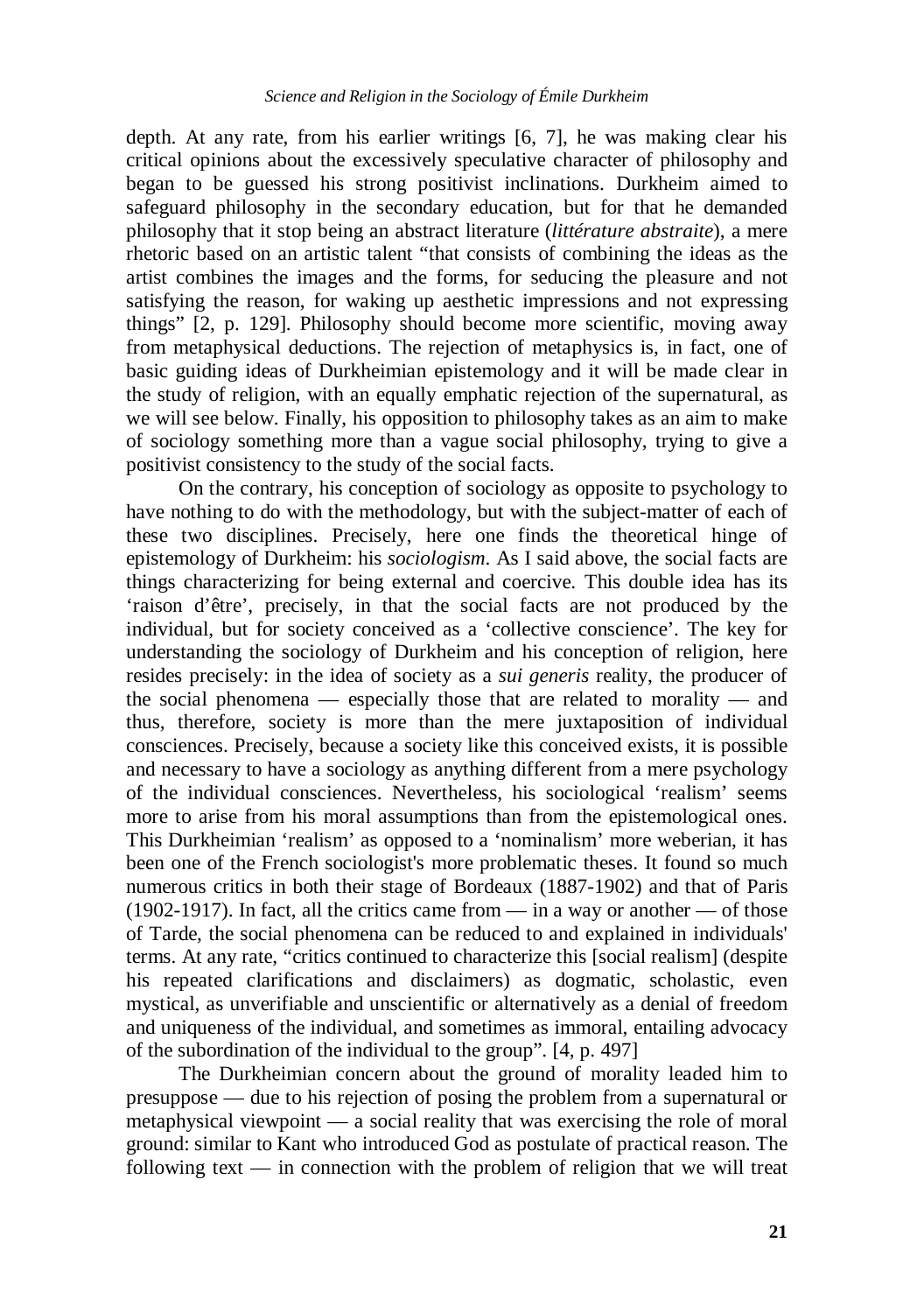later — is very illuminating and its structure seems to be due to a *petitio principii*, since he rejects without arguments a metaphysical ground for morality. If this rejection is accepted, then the conclusion of the French sociologist seems the only reliable one:

"Science is no longer concern about knowing if another reality exists. For Science, only a thing is true, that there exist ways of thinking and of acting that are obligations and that for this reason they differ from all the other forms of action and from mental representation. And since any obligation supposes an authority that forces, superior to the subject forced to the obligation and besides we do not know empirically a moral authority which is superior to the individual except that of the community, it needs to be to consider like being of a social kind all the facts that it presents this character." [8]

The individual feels that the social facts are external and coercive because they come neither from him/her nor of his/her authority, but of society as a *sui generis* reality. This is not to say that Durkheim denies the society is made up of people: truly, society has as a 'substratum' the individuals, but is not reduced to them: "if it is possible to say, in certain way, that the collective representations are exterior to the individual consciences, it is because they do not derive from isolate individuals, but of his grouping; what is very different" [9]. The model he uses for exemplifying his thesis is that of the chemical synthesis, which is not reduced to the sum of its making-up elements but arise new not reducible properties to the making-up parts. It is obvious that in the sociologism there is a fundamental conflict with Gabriel Tarde, who had limited Sociology to the study of the individual consciences and the collective behaviour to the social contagion through imitation [10]. Durkheim aimed Sociology should has a proper subjectmatter and different from that of Psychology, and for it he introduces his theory of society as a *sui generis* reality and, therefore, as the creator of the social facts which sociology studies. Thus, he fell inside the dangerous field of sociologism, which will determine all his sociology of religion.

# **3. Essentials of sociology of religion of Durkheim**

Sociology of religion of Durkheim is complex, full of shade and influences and it presents certain internal evolution. Nevertheless, here I cannot enter a detailed analysis, for that I send the reader to my above cited article, and here I will centre on its basic essentials.

# *3.1. Functionalism of Religion: dynamogenic quality and social cohesion*

Durkheim has been classify as one of the precursors of what in Sociology later it would be called 'functionalism'. In his handling of religion his sociological functionalism makes to him much more respectful on this matter that other authors are. The French sociologist see religion being a constituent institution of every society, inserted — as we will see in the next paragraph Cf. 3.2) — inside the structural human duplicity which is systematized for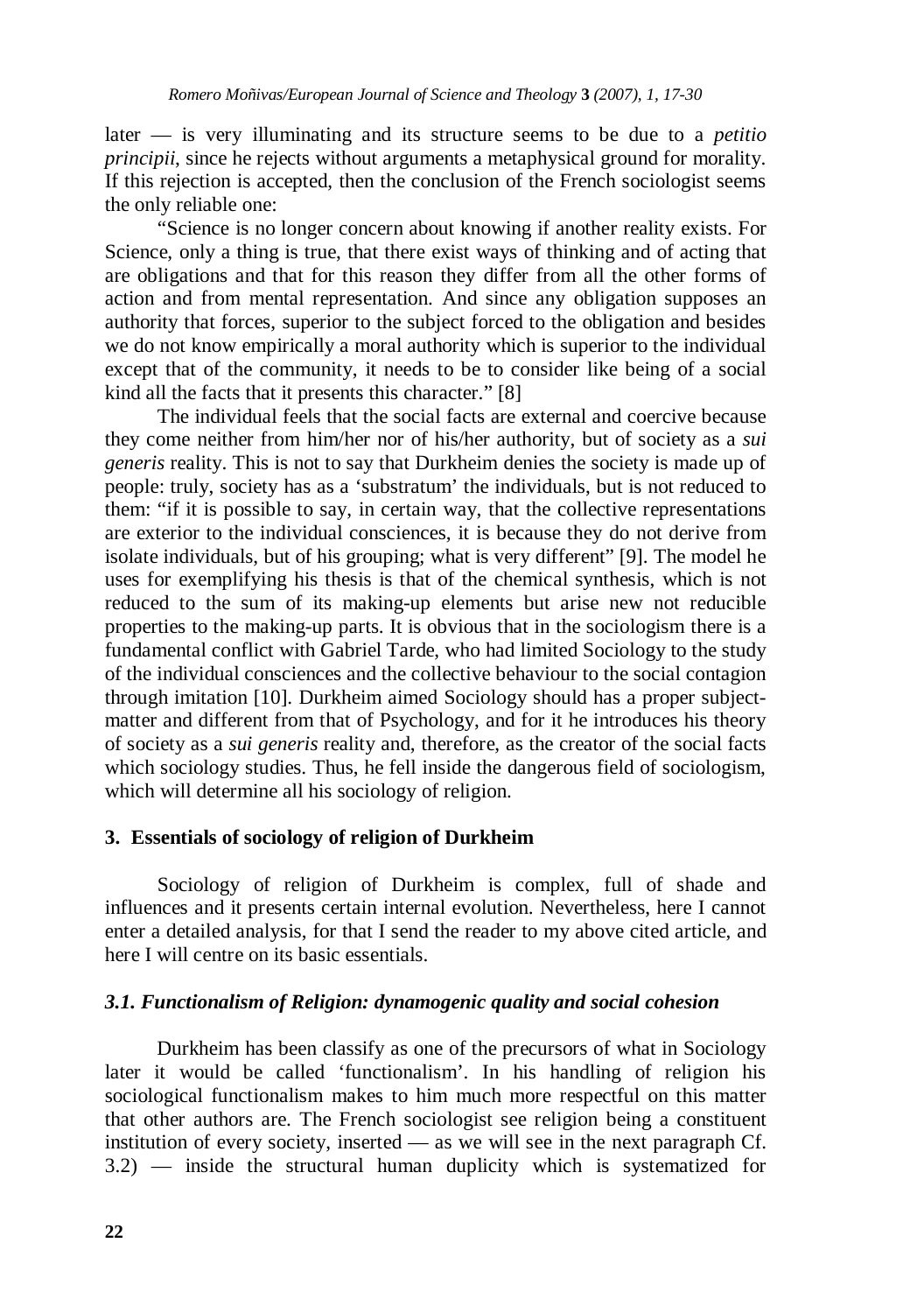Durkheim in his theory of *Homo Duplex*. For this motive, in the Durkheim's work assertions similar to the next one always appear: "This feeling [the religious] has been too general in humanity, it has been very constant so that it could not be illusory. An illusion does not last so many centuries. Therefore, this force that the human feels to come over him must exist really". [11] This affirmation puts a clear difference with Karl Marx who see religion as being an epiphenomenon and, therefore, as a mere subjective illusion lacking of its own substantivity [12]. For Durkheim religion is not an illusion, although its cause is not exactly supernatural, but purely natural.

In spite of the internal evolution that Durkheim's sociology of religion suffered immediately after an epistemological turn about his concept of society, there is an element that remains from his first reflections on religion in his doctoral dissertation: the functional character of the religious *for supporting the social cohesion*. Thus, "[Durkheim] believed that he proved how a society, to cohere at all, shares principles or axioms, the beliefs which are necessary if it is to remain a society; and how religion is a part of these shared principles. He always saw religion in the context of a social pattern of order, of the selfpreservation of society as society". [13] Actually, Durkheim goes beyond a mere cohesive function of the religious beliefs, because for him all what is shared strongly by all the members of society acquires religious character.

In accordance with this cohesive functionality of religion Durkheim began, especially in his last works, to see religion more as force and activity than as simple set of representations. This confirms his thesis according to which the 'essence' of the religious does not take root in the intellectual or in the explanation of mystery, not even in the corpus of cosmologies, anthropologies or theologies. Durkheim thinks — even admitting that at first glance religion presents itself as a system of representations — the essence of the religious is located in the field of the action: "the beliefs are not essentially knowledge with those that our spirit enriches: their principal function is to provoke actions" [14]. It has a dynamogenic quality (*dynamogénique*) because it causes and generates action, movement in the believers (Ibíd.). What does this action involve? In that the believer feels that he can more (*Il peut davantage*): "the human has a confidence, an ardour of living, an enthusiasm that does not experiment on ordinary times. [..] It is this dynamogenic influence of religion what explains its being-everlasting" (Ibíd.). This 'force' is what constitutes the 'sacred', which is the real characteristic of religion for Durkheim.

### *3.2. Religion within Durkheim's theory of the Homo Duplex*

In effect, *the sacred* in its opposition to *the profane* it is what constitutes the real feature of religion and not a supernatural divinity (Cf. *infra*). The important question for us is: what ground has this dynamogenic quality of religion? That is to say: why is there a sacred force which the human being experiences? The answer is the theory of Homo Duplex — whose foundation is in the 'social–individual' and 'sacred–profane' dichotomies so essential in the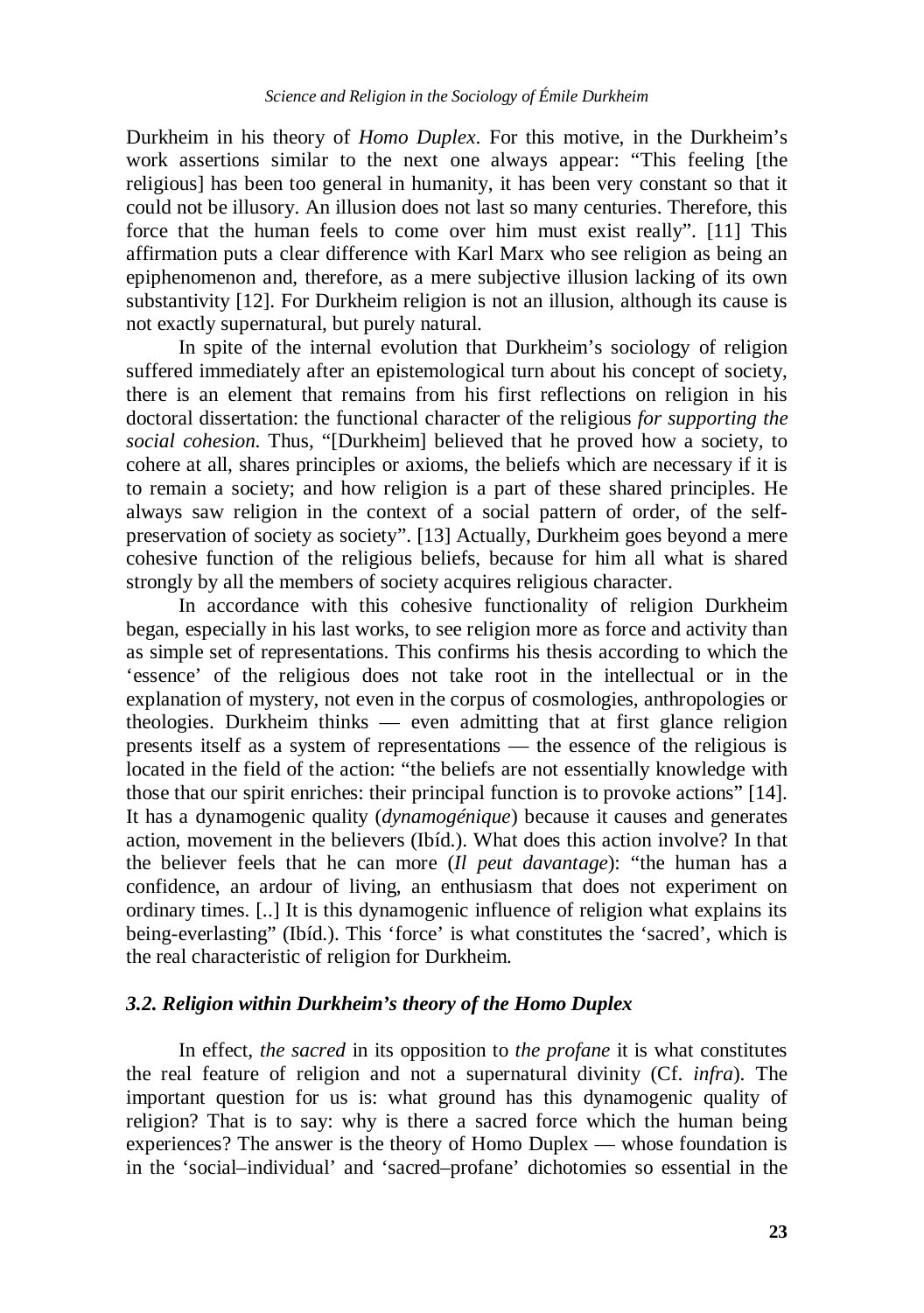thought of Durkheim and which have its ground in the sociologism earlier explained. This theory of Homo Duplex takes as a task to explain the dichotomy that happens in the human being, it conceived traditionally as the duality of body and soul.

Durkheim takes as a starting point the *undeniable fact* according to which the human "has had, in all time, the alive feeling" of this duality [15]. And going on with his sociological functionalism, he thinks that something that is still standing along all the cultures and ages should to reflect real something: it belongs, so to speak, to the ontological structure of the human being. Besides, this duality there is both in the knowledge and in the action: as for the knowledge, there are the sensations and the sensitive thought, on the one hand (body); and the conceptual thought and the understanding, on the other (soul). As for the action, it there are the egoistic appetites (body) on the one hand, and the religious and moral activity (soul) on the other. This duality is not a mere illusion and, therefore, neither the materialistic nor idealistic monism can account of it. Actually there is a *real duality*, although not in a metaphysical sense, since all the metaphysical dualism does is to hypostacize this duality in two different substances. On the contrary, the duality to which Durkheim refers is seen rather as "simply two circles of interior life, two systems of conscience states which, since they do not have the same origin, do not have the same characters and do not point us in the same sense" [14]. In fact, there is a real opposition between them, a real tension that it needs to be explained and neither reduce it nor eliminate it. But how is this duality between soul and body and between sacred and profane explained? The only way that Durkheim leaves is the sociological approach. And this is translated into the idea of that both the sacred and the animical (in reference to the soul) of the human being comes from society. If the human being suffers and lives a tension between the corporal and the conceptual in the field of the knowledge, and between the egoistic and the altruist-moral behaviour in the field of the action, it is so because he really lives a tension between his double dimension of individual, on the one hand, and of member of a community (the Society), on the other. What comes from society — the animical — is endowed with an authority that sacralize it, while the somatic-corporal and the profane are identified with the individual and lonely life of every person. In this way, religion also has this constrictive character on the individual, and this constriction comes from society, which is over the people.

# *3.3. Society as foundation of religion: society is God*

 According to Durkheim what characterizes the religion is the sacred and not God. This is, in fact, the key approach of his more completed definition of religion: "A religion is a unified system of beliefs and practices relative to sacred things, that is to say, things set apart and forbidden — beliefs and practices which unite in one single moral community called a Church, all those who adhere to them" [16]. God is not necessary for explaining the human duality and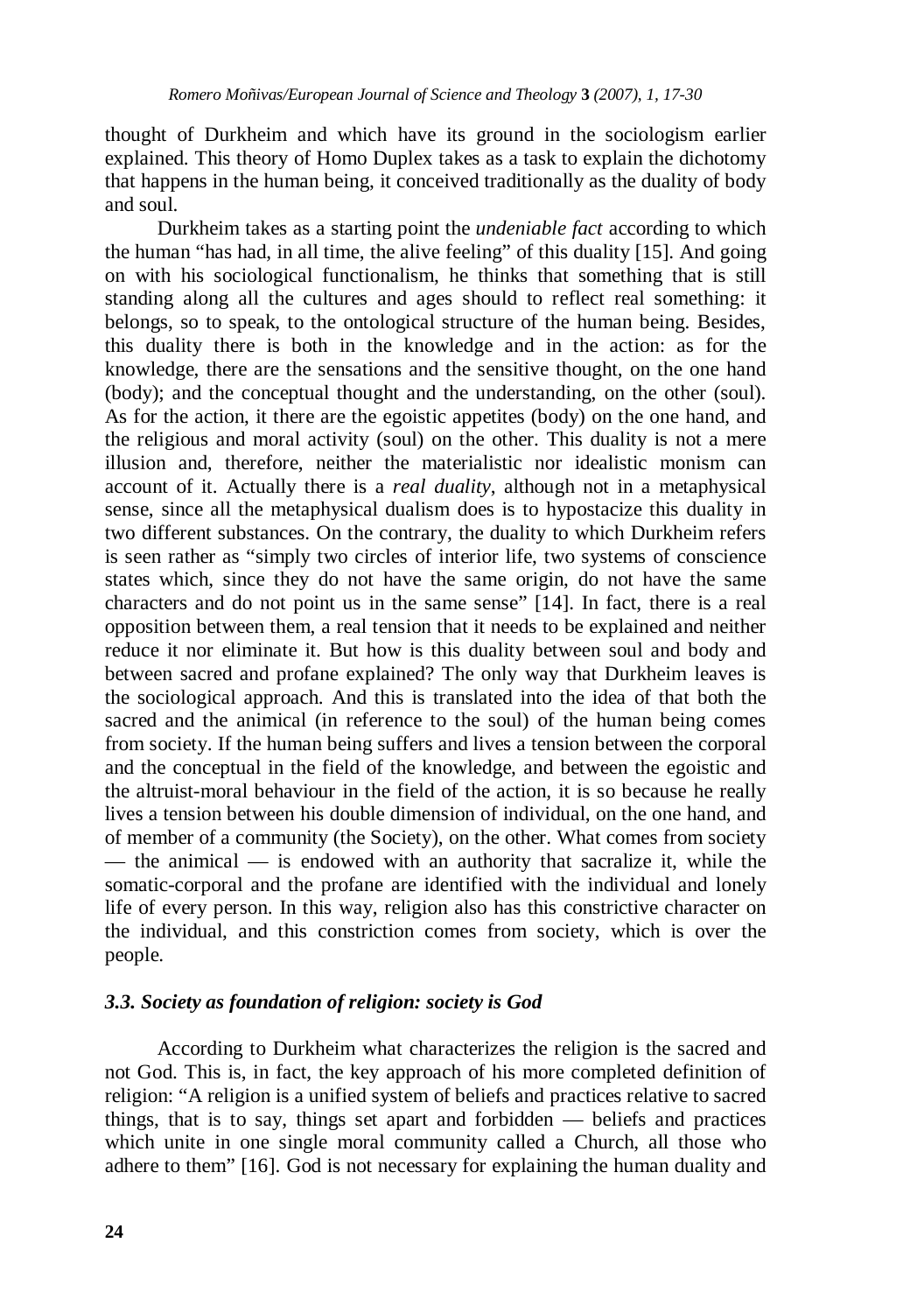Durkheim neither considers the reference to or the relation with God should be the essential of religion: the idea of God is not present in all the religions and, in fact, the religious surpass its relation with the divinity. In fact, "it is inaccurate that this idea [that of God] had, in all the displays of the religious life, the preponderant role that was conferred to it" [17]. Between the most important religions Durkheim believes to find in the Buddhism a religion in which any reference to God is absent. Nevertheless, this Durkheimian affirmation about the irrelevance of God as an explanatory factor is an *a priori* epistemological assumption belonging to a sociological approach: "if it is put as a rule of method that all the phenomena that take place in the nature are natural and depend on natural causes, since the religions are between them, it is in the nature where it will have to look for the source or sources of the religious life. Now then, the only moral forces superior to those of the human individual in the observable world are those that result from the grouping of the individual forces, from its synthesis in and for the society: they are the collective forces" [14]. According to Durkheim the unfolding between soul-body and sacred-profane is an expression of the dichotomy between the individual, daily, utilitarian-economic life, on the one hand; and the collective moments of effervescence, on the other.

 Thus, since, the *genesis* of the religious experience is in the unfolding earlier mentioned — of the individual, between the ordinary life and the periods of collective effervescence. These periods are those that acquire a sacred character and, therefore, religious one: "it is conceived without difficulty that, transported to this state of exaltation, the man does not know himself. He feels himself dominated, dragged by a sort of exterior power which makes him think and to act in a different way that in normal time, he has naturally the impression of not being already he himself" [16, p. 312]. Here the definition of religion based on the 'forces' that the believer experience is confirmed: the 'to can more' that the believer feels. But these feelings and forces, along with both the awe and the sacred love towards that what surpasses the individual, are exactly what the believer believes that it is produced by the divinity: "A God is a moral force that restrict our instincts and our egoisms. But it is also a force that supports us: faith in the salvation, in the protection and defence of God" [18]. But it needs not to be put outside the natural scope the explanation for these feelings; actually "these two roles, society plays them. Society demands the unselfishness of the individual. Besides, the social life comes to reinforce our own life. Any social life gets us carried way to intensity over the average level of the individual life" (Ibid.). The effervescence of the collective rites is the generating of this dynamogenic potential that religion expresses. The person experiences the society as a real God, although "the believers can represent inaccurately the power that they confer themselves" [14]. This force does not come from a supernatural power, but from society, to whom simultaneously they both love and they fear, because society simultaneously both oblige and supports. Society is the only God.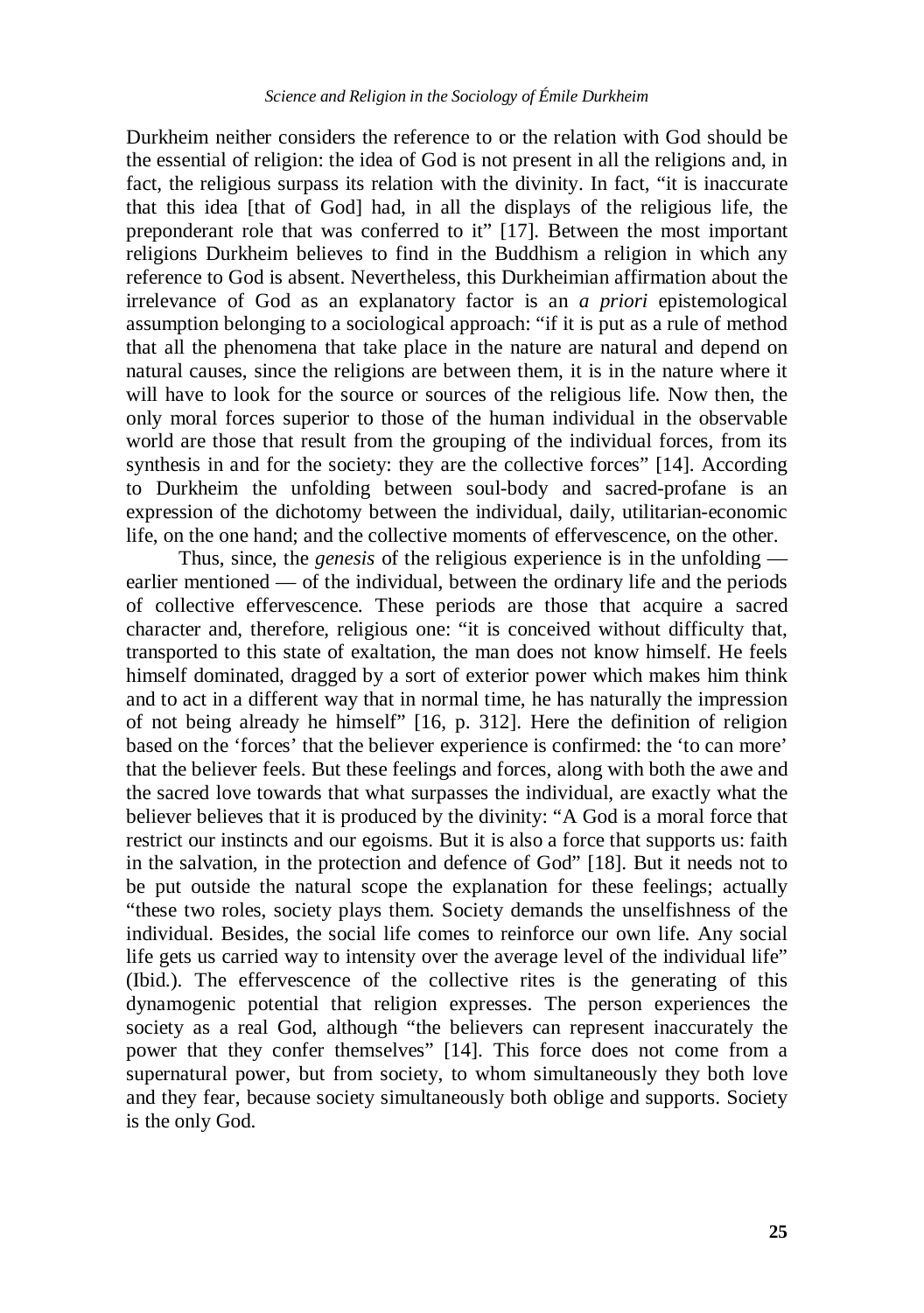Therefore, Durkheim ends up doing an ontological affirmation about the nature of the divinity: society *is* God. "Entre Dieu et la société il faut choisir", since: "I do not see in the divinity any more than society transfigured and thought symbolically" [9, p. 74]. This means that for Durkheim religion is identified with the field of *the sacred*, and the sacred it is not another thing than society symbolically thought and put or reified in 'sacras', in sacred objects. But the sacredness comes from the community and not from an external domain to her. Religion is only a set of practices and beliefs, with reference to the sacred, which keep linked a community. And if there is a God inside this set it is a mere 'principle of organization', it is a 'principle of grouping and unification' of all this confused mass of sacred things [17]. But He is the real explanation neither of the religious nor of the sacred.

### **4. The problem of the relationship between Science and Religion**

Starting from his sociological epistemology and his Sociology of religion, the reconstruction of the Durkheim's view of the relationships between Science and Religion is very complex. To analyze them in a systematic way it is convenient to differentiate the different possible fields in those potential or real relationships could exist between Science and Religion, and to see in each situation what type of relation there is between them.

# *4.1. The scientific study of Religion*

 The first field — and maybe the most important for Durkheim — in which relationships are given between Science and Religion we can formulate it with the following question: is a scientific study of religion possible? The French sociologist's answer is a firm 'yes', and this opinion he has shown it in repeated occasions. Durkheim says that the possibility of a Science of religion is due to that he considers religion as a 'real' and 'true' something and not a pure 'illusion' [19]. Thus, his functionalism religious is the base for a scientific treatment ('real', therefore) of religion. He even goes further on: he recognizes the fact that often the scientific analysis of religion has ended up denying the later as contrary to the former. However, for Durkheim: "a conclusion such proves that the task did not have of scientific more than the name" [20]. Religion can only scientifically be studied if it is considered as a 'fact' (*fait*) and not an illusion.

 Now then, this whole declaration of respect toward religion should be limited. Certainly, for Durkheim religion is real something, but real something that is explained with a mere natural and empiric cause: the *society*. After all, Science of religion in Durkheim is a simple science of society; that is to say, a sociology. If religion is not based on the supernatural and if the only God is society, then a positive Science of religion is certainly possible, but only considering the sacred as a mere symbolic transfiguration of society. Therefore, in spite of the Durkheimian declarations about not subordinating religion to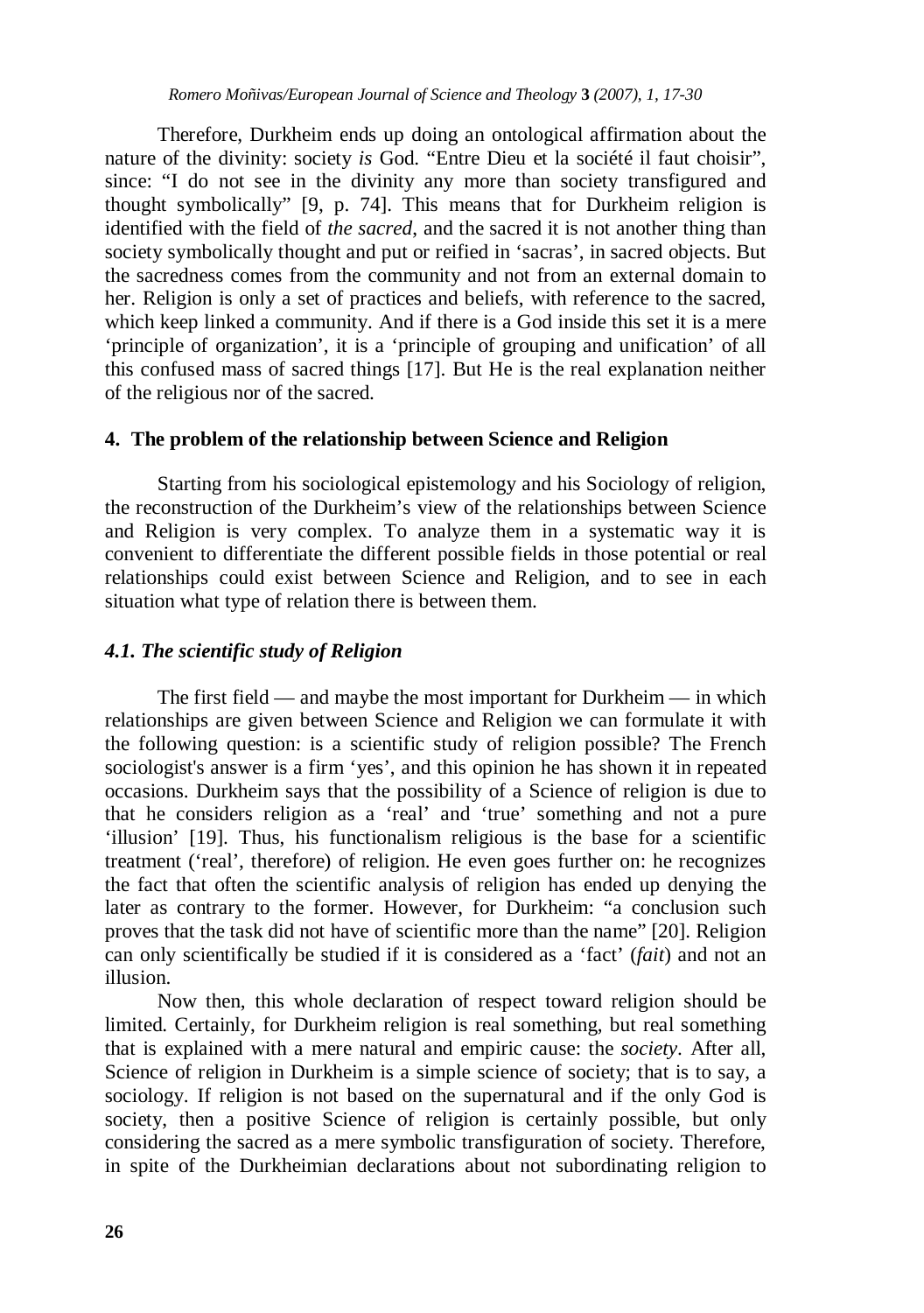science, the certain thing is that that claim only makes sense inside his peculiar Sociology of religion. What in fact underlies to the Durkheimian defence of a science of religion it is the fear to that the positive science does not have capacity to arrive to religion and, therefore, that the latter escapes to the scientific thought and, therefore, be autonomous and independent. This would imply to undermine the positivism of Durkheim and to grant a room to the mysterious and metaphysical, which the French sociologist is not willing to grant [21].

 In fact, the way in which Durkheim carries out his Science of religion is very illuminating and it shows a clear unreconciled positivism with all metaphysical and supernatural consideration of religion. The study of religion in Durkheim is always based on the view of the sacred as a given, objective and external fact: as we have seen earlier, religion is a social fact, and these are recognizable for its external manifestations. Therefore, the explanations that the believers give of their religious experience can not bear in mind [19]. The scientist that externally studies religion has a more real knowledge that the believer that experiences it and explains it *from inside.* And this is so because the believer makes himself a mistaken idea of what feels: there is not a God, but society as a foundation of the believer's sacred experience. The scientist that studies religion is liberated of that false supernatural representation and, therefore, his function is not to confirm the religion notion that the believer make himself [20]. The only thing he should make is to explain the real cause of the dynamogenic quality of religion, which is not another more than society.

 In this way and in this first field of Science-Religion relationships the position of Durkheim is very paradoxical, although coherent with his own epistemology. On the one hand, he does not stop to repeat that he treats to religion with regard and that he does not consider it a simple phantasmagoria. But on the other hand, reducing religion to society (in the terms that we saw above) in fact he is not able to but affirming that religion (just as it is conceived by the believers) it is false and illusory. Scientist has an epistemological position privileged that the believer does not possess. This means that in spite of affirming that a Science of religion cannot be irreligious [11], the certain thing is that only would remain religious inside the characteristic framework of Durkheim's sociology. As a conclusion, therefore, a science of religion as Durkheim wants, it is limited to be a sociology that has as subject matter the influence of society above the individuals. There are not independence and mutual exclusion between Science and Religion: there is an epistemological subordination from later to former.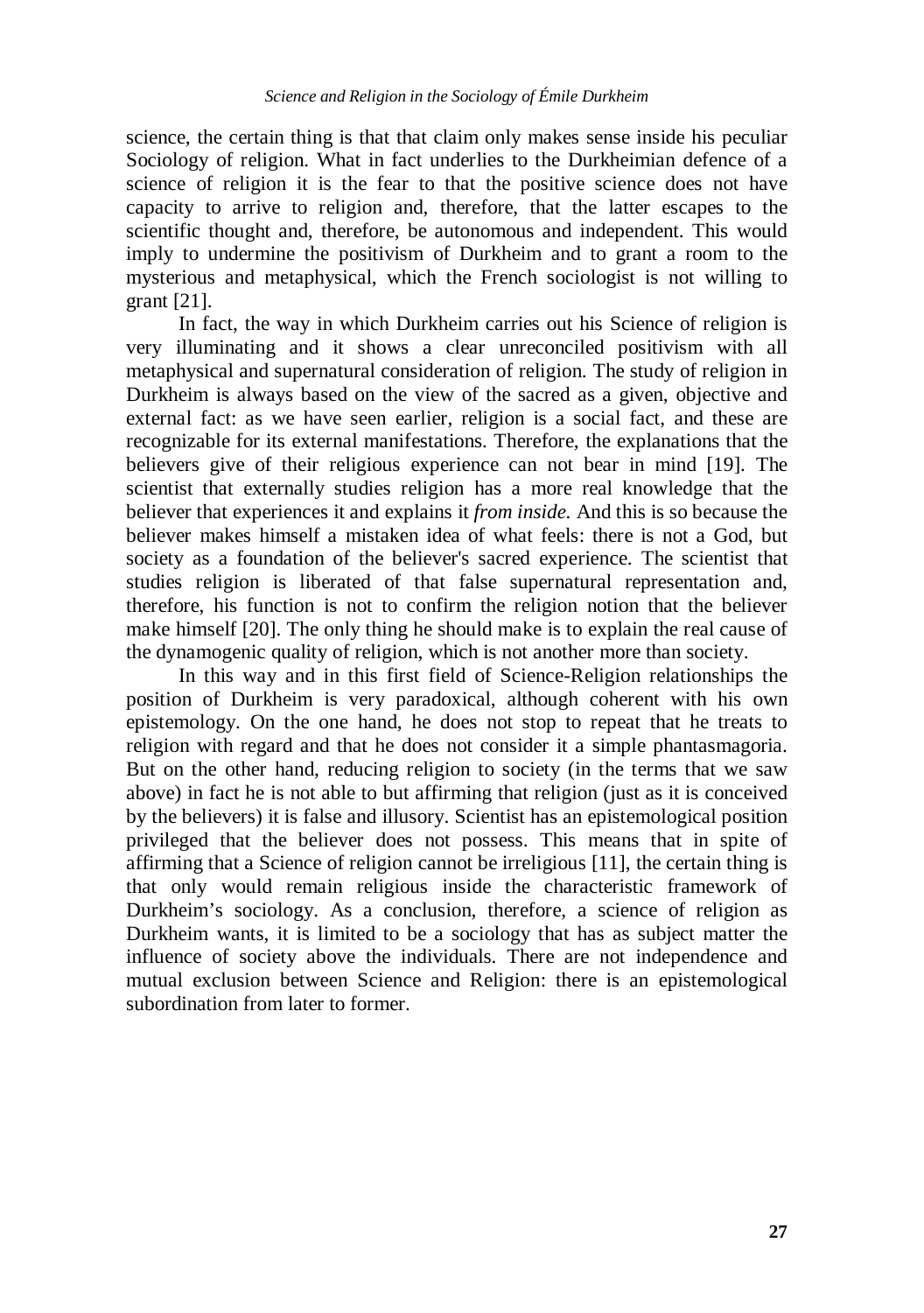#### *4.2. The cognitive competition of Science and Religion*

The second field in which Durkheim finds relationships between Science and Religion it has to do with the role that they play in the production of knowledge and of view of world. Here the French sociologist's attitude is very clear and it is very influenced by Comte and his Law of Three Stages, on the one hand, and own Durkheimian conception of religion as force and activity, on the other.

In the first place, as we have seen, for Durkheim the most characteristic for religion is the order of the action and not in that of the thought. The important thing is not its cosmologies, anthropologies, etc. but its dynamogenic quality, its influence in the generation of acts. To consider so religion it has advantages when establishing its relationship with science as a producer of knowledge on the world. In this way, although Durkheim does not refuse that religion continues maintaining its speculative and, so to speak, 'theoretical' capacity, this dimension is losing force before the cognitive accuracy of science, and for that more and more religion has gone being relegated to the practical field. The following text it is very illuminating in this respect:

"Under this relationship, there is room to distinguish between the two very different functions that the religion has completed in the history. Some are vital, of practical order; it has helped the men to live, to adapt to their existence conditions. But, on the other hand, it has been a form of speculative thought, a system of representations dedicated to express the world, a science before science, and a competition science of science as this sets u. I find impossible to ignore that this second function goes more and more declining. Here, the conflict breaks progressively due to the renouncement of religion to its older ambitions. The most recent religions are not cosmologies, but moral disciplines." [20]

In fact, for Durkheim the difference between the theoretical statements of Religion (beliefs and dogmas) and of Science (theories and laws) it is the obligatory: the religious statements are obligatory, while the scientific opinions are free [17]. In this way, the scientist can differ, but according to Durkheim the believer is locked in his dogma and he does not have freedom for dissenting. The capacity to dissent is based on the own positive nature of scientific knowledge, while the believer cannot check and therefore neither to refute his dogmas.

This view of the relationship between the religious and the scientific knowledge it is very indebted of the Law of Three States of Comte. Thus, Durkheim assumes — following Comte — that humanity has evolved from more religious explanations to other more scientific ones and, therefore, more reliable and truer. In this sense, Science more and more it assumes the role of producing knowledge, while Religion and Metaphysics lag behind. When I explained the Durkheim's epistemology we saw that the fascination for science and the positivism is parallel of its rejection for the speculative philosophy and the metaphysical explanations. Besides, due to the negation of any supernatural or mysterious field (numinous) in reality, it is evident that more and more science will occupy the place that occupied the religion in the theoretical field in another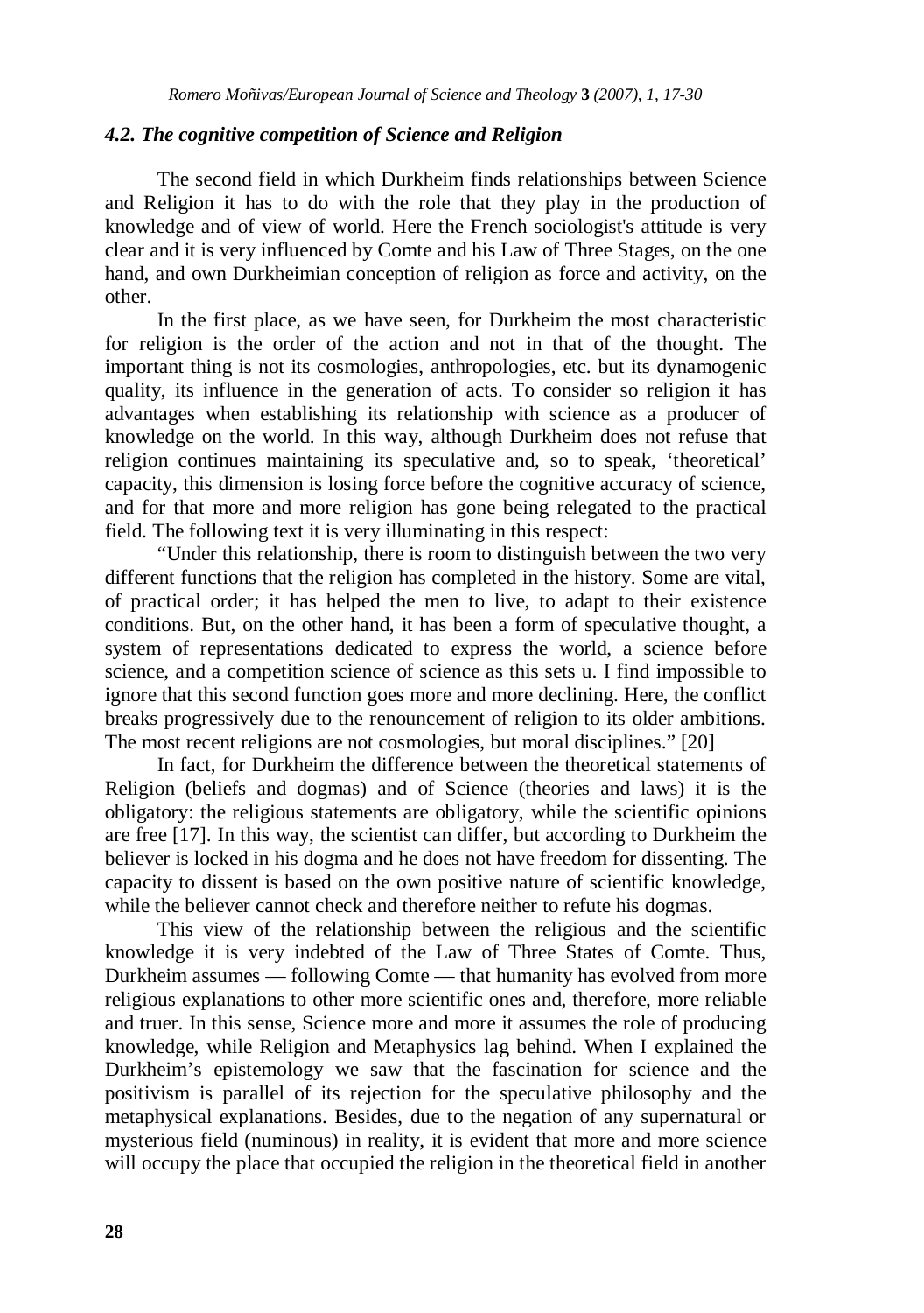time. However, Durkheim recognizes that this does not mean that religion will disappear in the future.

### *4.3. The future of religion in a scientific world*

According to Durkheim, the growing weight of science in the theoretical aspect does not imply the disappearance of religion in a world more and more dominated by science. This opinion only can be understood bearing in mind what we have said earlier: if religion is constituently social and if society is constituently sacred or religious [22], it is not possible to conceive, then, the future disappearance of religion. The disappearance of the sacred would imply the own disappearance of society. Besides, according to Durkheim, the practical function (the dynamogenic quality) of religion it remains (*reste entière*). In the field of the action "science would not could, in no way, to substitute to religion". [20]

In this sense, and contrary to Marx or Comte, Durkheim does not believe religion is a passing stage of the human development. The social shock of the historical time of Durkheim was not due to the weakness of a particular religious confession, but to the weakness of "our creative power of ideals" [11]. The old gods and the old ideals are dying but only because those ideals do not respond to the new social necessities. Religion and the sacred as such do not disappear, but the old incarnations and divine personifications. It needs to be to rescue what religion for society has of truly religious, but rejecting the old gods. For that reason, for Durkheim religion of future is "une religion plus conciente de ses origines socials" (Ibid.) and evidently here Sociology has much more than saying that any theology or metaphysics. Creating some collective ideals scientifically to rise to the time can only stay cohesive the society around the sacred and the sacred can only survive in a cohesive society. Here it is closed the tautological circle which reduces religion to society and society to religion.

In definitive, the relationships between Religion and Science are complex in Durkheim, because they are developed in diverse fields and because, also, they are not easy to define, since they depend on his epistemological and sociological assumptions. Although a positivist as him does not leave certainly any space to the supernatural and metaphysical and he consider scientific knowledge most important for the humanity's moral future than Theology.

# **References**

- [1] J. Romero Moñivas, *La reducción sociológica de la religión en Émile Durkheim*, in: *Las confluencias del pensamiento humano*, Editorial Complutense, Madrid, 2007.
- [2] É. Durkheim, *Les règles de la méthode sociologique*, PUF, Paris, 1973, 43.
- [3] C. Bouglé, *Foreword*, in *Sociologie et philosophie*, PUF, Paris, 1951, IX.
- [4] S. Lukes, *Émile Durkheim. His Life and Work: a Historical and Critical Study*, Penguin Books, London, 1973, 9.
- [5] A. Giddens*, Durkheim,* Fontana, London, 1978, 35.